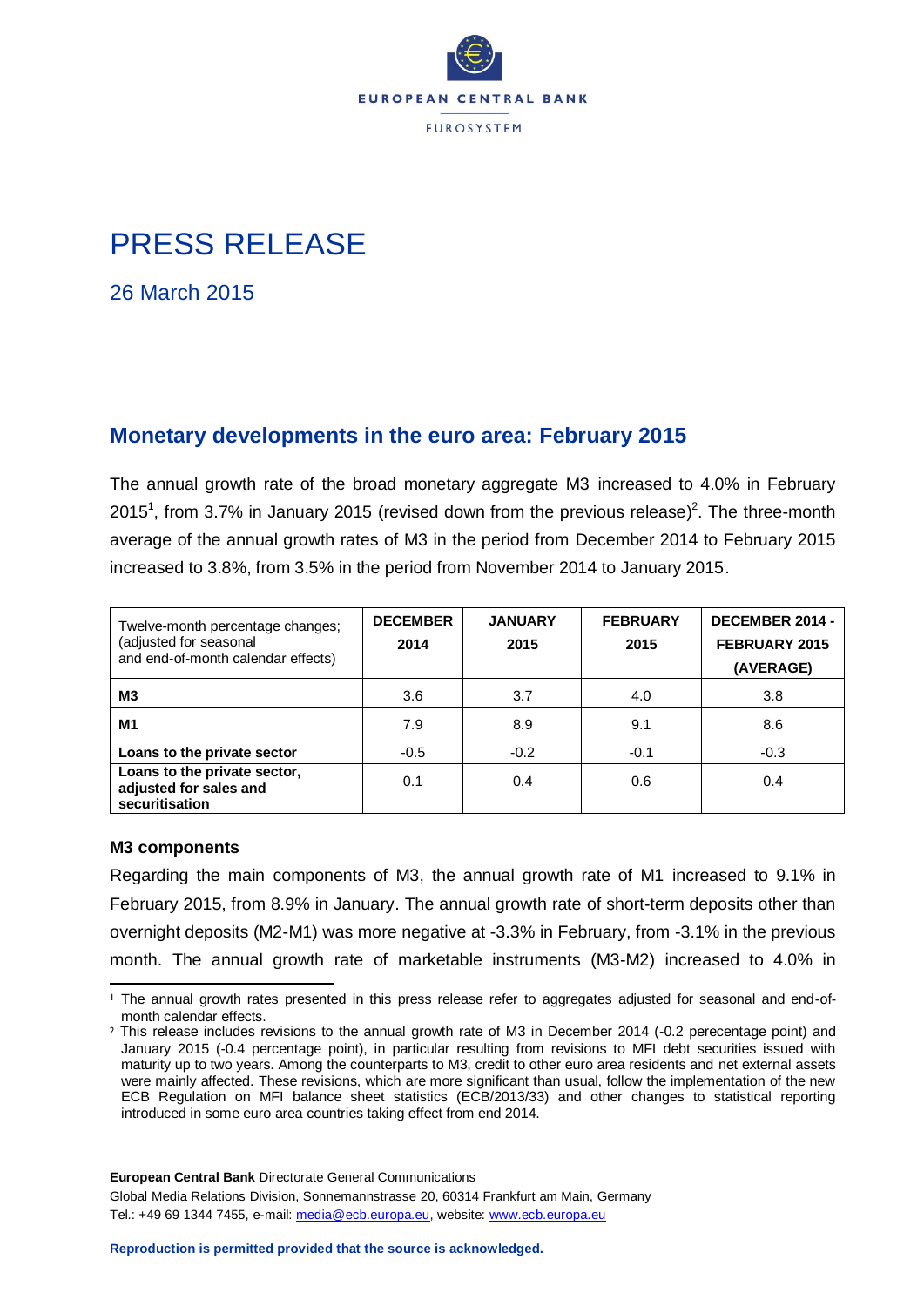February, from 0.6% in January. Among the deposits included in M3, the annual growth rate of deposits placed by households stood at 2.4% in February, compared with 2.5% in the previous month, while the annual growth rate of deposits placed by non-financial corporations stood at 4.6% in February, compared with 4.7% in the previous month. Finally, the annual growth rate of deposits placed by non-monetary financial corporations (excluding insurance corporations and pension funds) increased to 8.1% in February, from 5.9% in the previous month.

# **Counterparts to M3: credit and loans**

Turning to the main counterparts of M3 on the asset side of the consolidated balance sheet of monetary financial institutions (MFIs), the annual growth rate of total credit granted to euro area residents stood at 0.0% in February 2015, unchanged from the previous month. The annual growth rate of credit extended to general government decreased to 1.8% in February, from 2.3% in January, while the annual growth rate of credit extended to the private sector was less negative at -0.4% in February, from -0.6% in the previous month. Among the components of credit to the private sector, the annual growth rate of loans stood at -0.1% in February, compared with -0.2% in the previous month (adjusted for loan sales and securitisation<sup>3</sup>, the rate increased to 0.6%, from 0.4% in the previous month). The annual growth rate of loans to households stood at -0.2% in February, compared with -0.1% in January (adjusted for loan sales and securitisation, the rate stood at 1.0%, compared with 0.9% in the previous month). The annual growth rate of lending for house purchase, the most important component of household loans, stood at 0.0% in February, compared with 0.1% in the previous month. The annual growth rate of loans to non-financial corporations was less negative at -0.7% in February, from -1.2% in the previous month (adjusted for loan sales and securitisation, the rate was less negative at -0.4% in February, from -0.9% in the previous month). Finally, the annual growth rate of loans to non-monetary financial corporations (excluding insurance corporations and pension funds) decreased to 0.8% in February, from 1.4% in the previous month.

## **Other counterparts**

Over the 12 months up to February 2015, the net external asset position of the euro area MFI sector increased by €149 billion, compared with an increase of €206 billion over the 12 months

**European Central Bank** Directorate General Communications

Global Media Relations Division, Sonnemannstrasse 20, 60314 Frankfurt am Main, Germany Tel.: +49 69 1344 7455, e-mail: [media@ecb.europa.eu,](mailto:media@ecb.europa.eu) website: [www.ecb.europa.eu](http://www.ecb.europa.eu/)

 $\ddot{\phantom{a}}$ <sup>3</sup> Adjusted for the derecognition of loans from the MFIs' statistical balance sheets due to their sale or securitisation.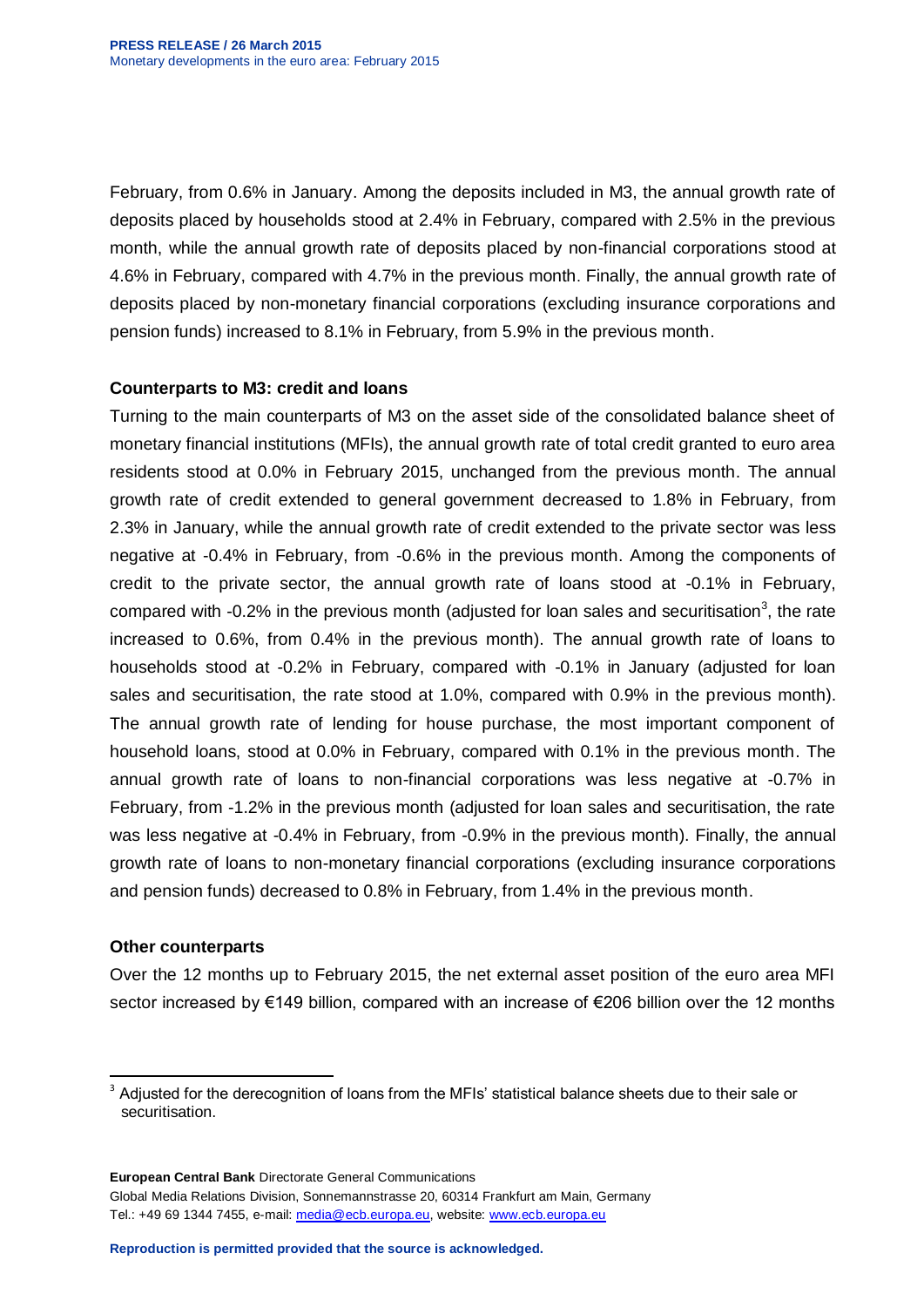up to January. The annual growth rate of longer-term financial liabilities of the MFI sector stood at -2.6% in February, compared with -2.5% in January.

#### *Notes*

- *Euro area-wide reporting under Regulation ECB/2013/33 of 24 September 2013 concerning the balance sheet of the monetary financial institutions sector, together with other changes to the statistical reporting framework and practices in several euro area countries, started with effect from the December 2014 reference period. This Regulation implements the European System of Accounts 2010 (ESA 2010) for MFI balance sheet statistics.*
- *Further predefined tables, statistical data and methodological notes, as well as the advance release calendar, are available on the ECB's website at [http://www.ecb.europa.eu/stats/money/aggregates/aggr/html/index.en.html.](http://www.ecb.europa.eu/stats/money/aggregates/aggr/html/index.en.html)*
- *A set of tables showing euro area monetary developments and MFI balance sheets for the euro area and euro area countries,*  together with a user-friendly facility for downloading data, is available in the ECB's Statistical Data Warehouse at *[http://sdw.ecb.europa.eu/reports.do?node=1000003503.](http://sdw.ecb.europa.eu/reports.do?node=1000003503)*
- *Data refer to the changing composition of the euro area, i.e. they cover the EU Member States that had adopted the euro at the time to which the statistics relate. Data on outstanding amounts include Lithuania as of January 2015.*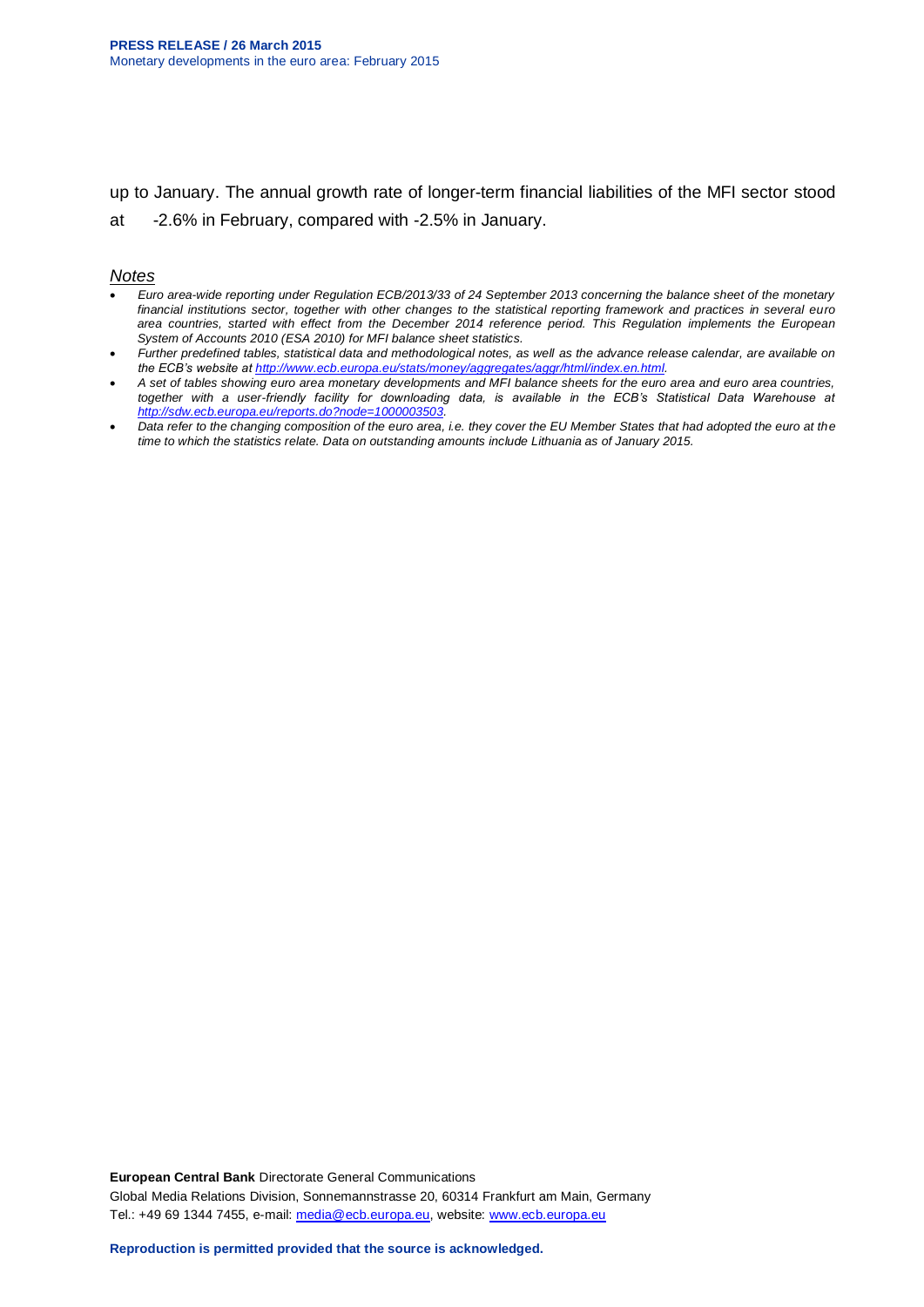#### **1 Monetary developments in the euro area: FEBRUARY 2015** (EUR billions and annual percentage changes; data adjusted for seasonal effects a) )

|                                                                                                                                                                                                                                                                                                                                             | <b>END-OF-</b><br><b>MONTH</b><br><b>LEVEL</b>                              | <b>MONTHLY FLOW</b> <sup>b)</sup>                    |                                                                  |                                                                | <b>ANNUAL GROWTH RATE</b>                                               |                                                                      |                                                                      |
|---------------------------------------------------------------------------------------------------------------------------------------------------------------------------------------------------------------------------------------------------------------------------------------------------------------------------------------------|-----------------------------------------------------------------------------|------------------------------------------------------|------------------------------------------------------------------|----------------------------------------------------------------|-------------------------------------------------------------------------|----------------------------------------------------------------------|----------------------------------------------------------------------|
|                                                                                                                                                                                                                                                                                                                                             | <b>FEBRUARY</b><br>2015                                                     | <b>DECEMBER</b><br>2014                              | <b>JANUARY</b><br>2015                                           | <b>FEBRUARY</b><br>2015                                        | <b>DECEMBER</b><br>2014                                                 | <b>JANUARY</b><br>2015                                               | <b>FEBRUARY</b><br>2015                                              |
| <b>COMPONENTS OF M3<sup>c)</sup></b>                                                                                                                                                                                                                                                                                                        |                                                                             |                                                      |                                                                  |                                                                |                                                                         |                                                                      |                                                                      |
| $M3$ (= items 1.3, 1.6 and 1.11)<br>$\bf(1)$                                                                                                                                                                                                                                                                                                | 10440                                                                       | $\boldsymbol{2}$                                     | 53                                                               | 61                                                             | 3.6                                                                     | 3.7                                                                  | 4.0                                                                  |
| (1.1)<br>Currency in circulation<br>Overnight deposits<br>(1.2)<br>$(1.3)$ M1 (items 1.1 and 1.2)                                                                                                                                                                                                                                           | 992<br>5106<br>6098                                                         | 11<br>13<br>23                                       | 16<br>81<br>97                                                   | 8<br>48<br>55                                                  | 6.4<br>8.2<br>7.9                                                       | 7.7<br>9.1<br>8.9                                                    | 7.9<br>9.3<br>9.1                                                    |
| (1.4)<br>Deposits with an agreed maturity of up to two years<br>Deposits redeemable at notice of up to three months<br>(1.5)<br>Other short term deposits (items 1.4 and 1.5)<br>(1.6)<br>$(1.7)$ M2 (items 1.3 and 1.6)                                                                                                                    | 1533<br>2124<br>3656<br>9754                                                | $-18$<br>$-10$<br>$-28$<br>$-5$                      | $-34$<br>$-8$<br>$-43$<br>55                                     | $-21$<br>3<br>$-18$<br>38                                      | $-5.7$<br>0.2<br>$-2.4$<br>3.6                                          | $-6.9$<br>$-0.1$<br>$-3.1$<br>4.0                                    | $-7.6$<br>0.0<br>$-3.3$<br>4.0                                       |
| (1.8)<br>Repurchase agreements<br>(1.9)<br>Money market fund shares<br>Debt securities issued with a maturity of up to two years<br>(1.10)<br>$(1.11)$ Marketable instruments (items 1.8, 1.9 and 1.10)                                                                                                                                     | 132<br>444<br>110<br>686                                                    | -6<br>$-4$<br>18<br>7                                | $-3$<br>7<br>-6<br>$-2$                                          | 12<br>5<br>$\tau$<br>23                                        | 0.6<br>1.6<br>22.9<br>3.8                                               | $-4.3$<br>0.1<br>13.4<br>0.6                                         | 0.4<br>2.4<br>21.4<br>4.0                                            |
| <b>COUNTERPARTS OF M3</b>                                                                                                                                                                                                                                                                                                                   |                                                                             |                                                      |                                                                  |                                                                |                                                                         |                                                                      |                                                                      |
| <b>MFI</b> liabilities:                                                                                                                                                                                                                                                                                                                     |                                                                             |                                                      |                                                                  |                                                                |                                                                         |                                                                      |                                                                      |
| Holdings against central government d)<br>(2)                                                                                                                                                                                                                                                                                               | 264                                                                         | 4                                                    | 40                                                               | -42                                                            | $-1.1$                                                                  | 23.9                                                                 | $-2.6$                                                               |
| (3)<br>Longer-term financial liabilities vis-a-vis<br><i>other euro area residents</i> ( $=$ items 3.1 to 3.4)                                                                                                                                                                                                                              | 7306                                                                        | $-47$                                                | $-23$                                                            | -14                                                            | $-2.2$                                                                  | $-2.5$                                                               | $-2.6$                                                               |
| Deposits with an agreed maturity of over two years<br>(3.1)<br>Deposits redeemable at notice of over three months<br>(3.2)<br>Debt securities issued with a maturity of over two years<br>(3.3)<br>Capital and reserves<br>(3.4)                                                                                                            | 2263<br>92<br>2395<br>2556                                                  | $-7$<br>$\overline{2}$<br>$-34$<br>$-8$              | $-20$<br>$\mathbf{0}$<br>$-14$<br>11                             | $-4$<br>$-1$<br>$-11$<br>$\overline{2}$                        | $-5.1$<br>2.0<br>$-6.1$<br>4.5                                          | $-5.8$<br>2.6<br>$-6.0$<br>4.2                                       | $-5.7$<br>0.8<br>$-5.9$<br>3.8                                       |
| <b>MFI</b> assets:                                                                                                                                                                                                                                                                                                                          |                                                                             |                                                      |                                                                  |                                                                |                                                                         |                                                                      |                                                                      |
| <i>Credit to euro area residents</i> $($ = items 4.1 and 4.2)<br>(4)<br>(4.1)<br>Credit to general government<br>Loans<br>Debt securities<br>Credit to other euro area residents<br>(4.2)<br>Loans $e$ )<br>loans adjusted for sales and securitisation f)<br>Debt securities<br>Equity and non-money market fund investment fund<br>shares | 16291<br>3634<br>1146<br>2488<br>12657<br>10596<br><b>ND</b><br>1272<br>789 | 44<br>21<br>8<br>13<br>23<br>18<br>19<br>$-13$<br>18 | 45<br>34<br>13<br>20<br>11<br>20<br>21<br>$\overline{0}$<br>$-9$ | $-13$<br>$-22$<br>3<br>$-25$<br>9<br>9<br>17<br>$-7$<br>$\tau$ | $-0.2$<br>2.0<br>1.5<br>2.3<br>$-0.8$<br>$-0.5$<br>0.1<br>$-6.2$<br>4.4 | 0.0<br>2.3<br>1.6<br>2.6<br>$-0.6$<br>$-0.2$<br>0.4<br>$-6.2$<br>3.3 | 0.0<br>1.8<br>1.5<br>2.0<br>$-0.4$<br>$-0.1$<br>0.6<br>$-5.5$<br>4.0 |
| Net external assets<br>(5)                                                                                                                                                                                                                                                                                                                  | 1456                                                                        | $-27$                                                | $-7$                                                             | $-21$                                                          | ND                                                                      | ND                                                                   | ND                                                                   |
| Other counterparts of M3 (residual)<br>(6)<br>$(= M3 + items 2, 3 - items 4, 5)$                                                                                                                                                                                                                                                            | 263                                                                         | $-58$                                                | 32                                                               | 40                                                             | ND                                                                      | $\rm ND$                                                             | ND                                                                   |
| of which:<br>Repos with central counterparties (liabilities)(+) $\beta$ )<br>(6.1)<br>Reverse repos to central counterparties (assets)(-) $\beta$ )<br>(6.2)                                                                                                                                                                                | 226<br>145                                                                  | $\boldsymbol{0}$<br>9                                | 18<br>$\text{-}8$                                                | 23<br>13                                                       | 0.4<br>14.5                                                             | 22.0<br>26.4                                                         | 26.8<br>28.4                                                         |

a) Figures may not add up due to rounding. The information in this table is based on consolidated balance sheet statistics reported by monetary financial institutions (MFIs).<br>These include the Eurosystem, credit institutio

c) Liabilities of MFIs and specific units of central government (post offices, treasury) vis-à-vis non-MFI euro area residents excluding central government.<br>d) Includes holdings of the central government of deposits with t

e) For further breakdowns see Table 4. f) Adjusted for the derecognition of loans from the MFI statistical balance sheet due to their sale or securitisation. g) The series is not adjusted for seasonal effects.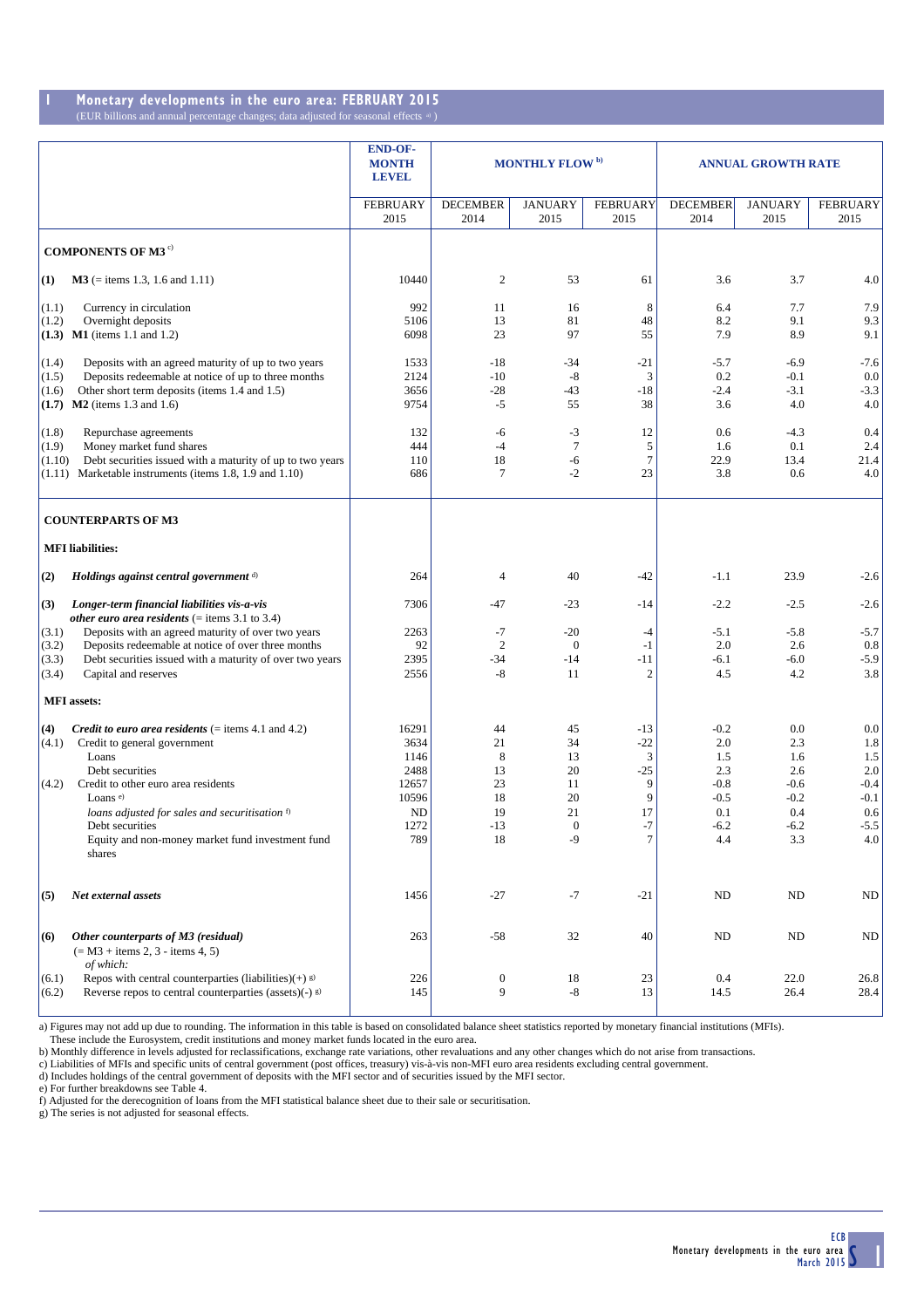#### **2 Breakdown of deposits in M3 by holding sector and type: FEBRUARY 2015**  $\overline{\text{EUR}}$  billions and annual percentage changes; data adjusted for seasonal effects

|                                                                                                                                                                                                  | <b>END-OF-</b><br><b>MONTH</b><br><b>LEVEL</b> | MONTHLY FLOW b)             |                              |                                       | <b>ANNUAL GROWTH RATE</b>          |                                     |                                     |
|--------------------------------------------------------------------------------------------------------------------------------------------------------------------------------------------------|------------------------------------------------|-----------------------------|------------------------------|---------------------------------------|------------------------------------|-------------------------------------|-------------------------------------|
|                                                                                                                                                                                                  | <b>FEBRUARY</b><br>2015                        | <b>DECEMBER</b><br>2014     | <b>JANUARY</b><br>2015       | <b>FEBRUARY</b><br>2015               | <b>DECEMBER</b><br>2014            | <b>JANUARY</b><br>2015              | <b>FEBRUARY</b><br>2015             |
| <b>BREAKDOWN OF DEPOSITS IN M3</b>                                                                                                                                                               |                                                |                             |                              |                                       |                                    |                                     |                                     |
| <b>Total deposits</b> (= items 1, 2, 3, 4 and 5)                                                                                                                                                 | 8894                                           | $-22$                       | 36                           | 42                                    | 3.3                                | 3.4                                 | 3.6                                 |
| (1) Deposits placed by households $\circ$                                                                                                                                                        | 5564                                           | $\tau$                      | $-4$                         | 8                                     | 2.6                                | 2.5                                 | 2.4                                 |
| Overnight deposits<br>(1.1)<br>Deposits with an agreed maturity of up to two years<br>(1.2)<br>Deposits redeemable at notice of up to three months<br>(1.3)<br>Repurchase agreements<br>(1.4)    | 2810<br>769<br>1981<br>4                       | 25<br>$-15$<br>$-1$<br>$-2$ | 25<br>$-21$<br>$-9$<br>-1    | 22<br>$-16$<br>1<br>$\Omega$          | 8.3<br>$-7.5$<br>$-0.1$<br>$-37.2$ | 8.6<br>$-9.2$<br>$-0.2$<br>$-20.3$  | 8.9<br>$-10.6$<br>$-0.2$<br>$-24.7$ |
| (2) Deposits placed by non-financial corporations $d$                                                                                                                                            | 1852                                           | $-19$                       | 24                           | 12                                    | 4.0                                | 4.7                                 | 4.6                                 |
| Overnight deposits<br>(2.1)<br>Deposits with an agreed maturity of up to two years<br>(2.2)<br>Deposits redeemable at notice of up to three months<br>(2.3)<br>(2.4)<br>Repurchase agreements    | 1393<br>348<br>97<br>14                        | $-20$<br>$-3$<br>$-3$<br>6  | 36<br>$-4$<br>$\theta$<br>-8 | 13<br>$-4$<br>1<br>3                  | 7.5<br>$-6.3$<br>1.3<br>14.5       | 9.8<br>$-8.0$<br>1.5<br>$-34.7$     | 9.6<br>$-8.8$<br>1.4<br>$-21.8$     |
| (3) Deposits placed by non-monetary financial corporations<br>excluding insurance corporations and pension funds d), e)                                                                          | 904                                            | 9                           | $-7$                         | 18                                    | 5.3                                | 5.9                                 | 8.1                                 |
| (3.1)<br>Overnight deposits<br>Deposits with an agreed maturity of up to two years<br>(3.2)<br>Deposits redeemable at notice of up to three months<br>(3.3)<br>Repurchase agreements e)<br>(3.4) | 567<br>230<br>18<br>89                         | 16<br>5<br>$-4$<br>$-7$     | 10<br>$-16$<br>$-1$<br>$-1$  | 6<br>$\overline{2}$<br>$\theta$<br>11 | 9.7<br>$-0.8$<br>9.7<br>$-3.4$     | 12.2<br>$-1.9$<br>$-11.6$<br>$-4.8$ | 12.8<br>0.2<br>$-0.8$<br>4.3        |
| (4) Deposits placed by insurance corporations and<br>pension funds                                                                                                                               | 227                                            | $-12$                       | 9                            | $-1$                                  | 3.2                                | 0.5                                 | 0.4                                 |
| (5) Deposits placed by other general government                                                                                                                                                  | 347                                            | $-6$                        | 14                           | 5                                     | 5.8                                | 7.9                                 | 6.8                                 |

a) Figures may not add up due to rounding. The information in this table is based on consolidated balance sheet statistics reported by monetary financial institutions (MFIs).<br>These include the Eurosystem, credit institutio

c) Includes deposits by non-profit institutions serving households.

d) In accordance with the ESA 2010, in December 2014 holding companies of non-financial groups were reclassified from the non-financial corporations sector to the financial corporations sector to the financial corporations e) Excludes repurchase agreements with central counterparties.